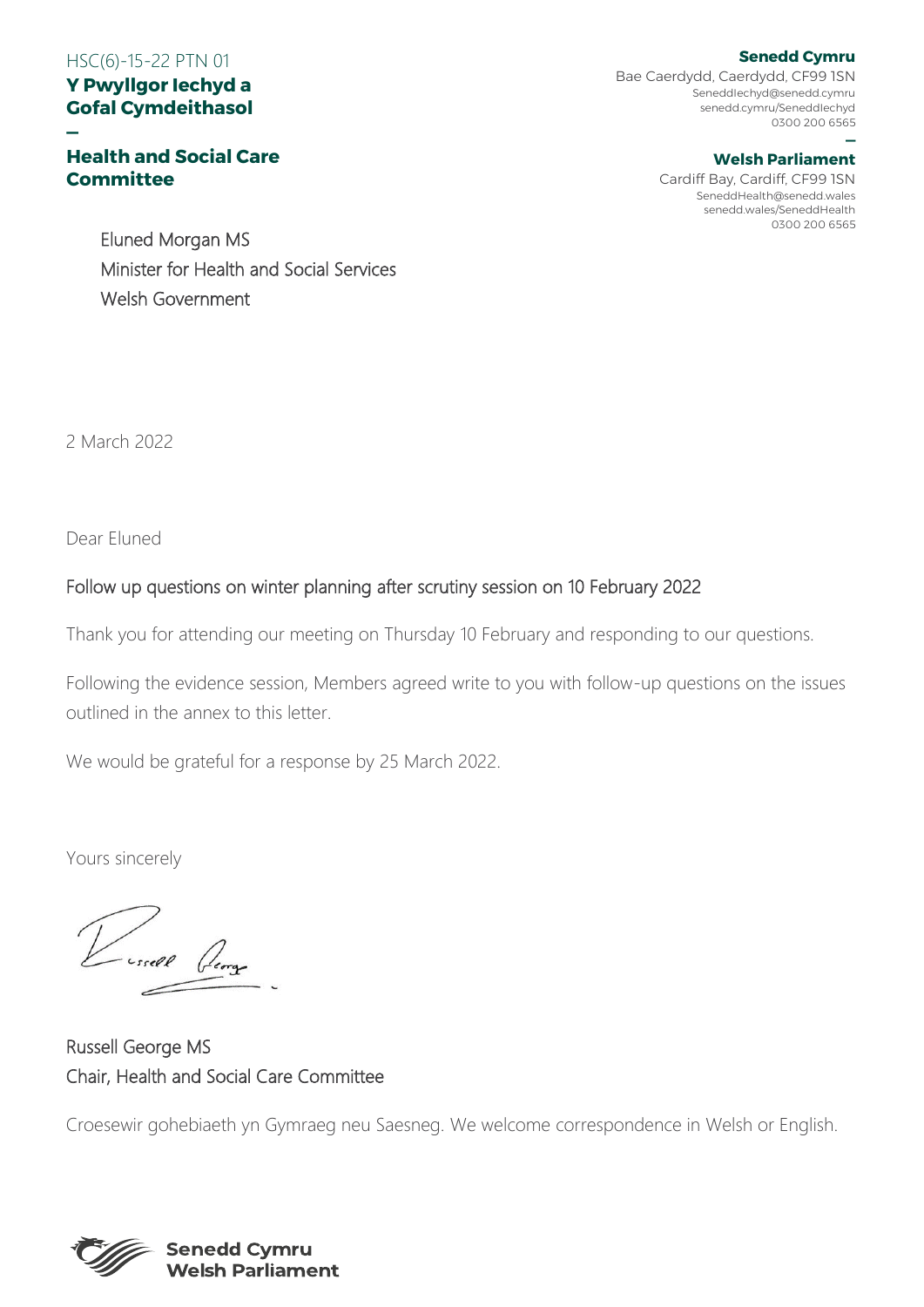# **Annex: follow up questions on winter planning after scrutiny session on 10 February 2022**

Following the scrutiny session on the impact of the waiting times backlog on people in Wales who are waiting for diagnosis or treatment and the Welsh Government's Health and Social Care Winter Plan 2021 to 2022 on 10 February 2022, we would welcome further information on the matters listed below. We would be grateful to receive your response by 25 March 2022.

## Vaccination programme

During the evidence session, we asked what plans were being made to resource the vaccination programme going forward, particularly in terms of reducing disruption to services through redeployment of staff. You said that it had been necessary to be reactive, particularly in mobilising quickly to administer the booster programme and that there were still some uncertainties around the vaccination of children under 12 and the effect of waning. Since the evidence session, the Welsh Government has announced the expansion of the vaccination programme to children aged five to 11 who are not considered to be at clinical risk.

 $\mathcal{L}$ Can you tell us what impact this is likely to have on the vaccination programme and how it will be resourced. Also, can you tell us what, if any, contingency plans are in place, should there be the need for another rapid roll-out.

## Review of winter plans

Your paper stated that 'a wider review and evaluation of winter arrangements will be undertaken, [...] and will seek to identify and learn from areas of notable practice in addition to the challenges experienced by RPBs in implementing plans'. Judith Paget told us that the details for this review had not yet been firmed up but that she expected it would happen around April or May.

Are you now in a position to confirm how this review will be carried out, who will be 2. involved and when it will take place.

## Impact of short-term funding for winter pressure

We raised with you the concerns of stakeholders about the impact of short-term funding for winter pressures, particularly on the ability to recruit and train staff. We also raised the possibility of not having a winter plan, but rather an annual plan where more elective surgery is carried out in the spring and summer, leaving the autumn to winter period more free for work on winter pressures.

 $3.$ You said that this was something that should be considered. We would welcome your further thoughts on this suggestion.